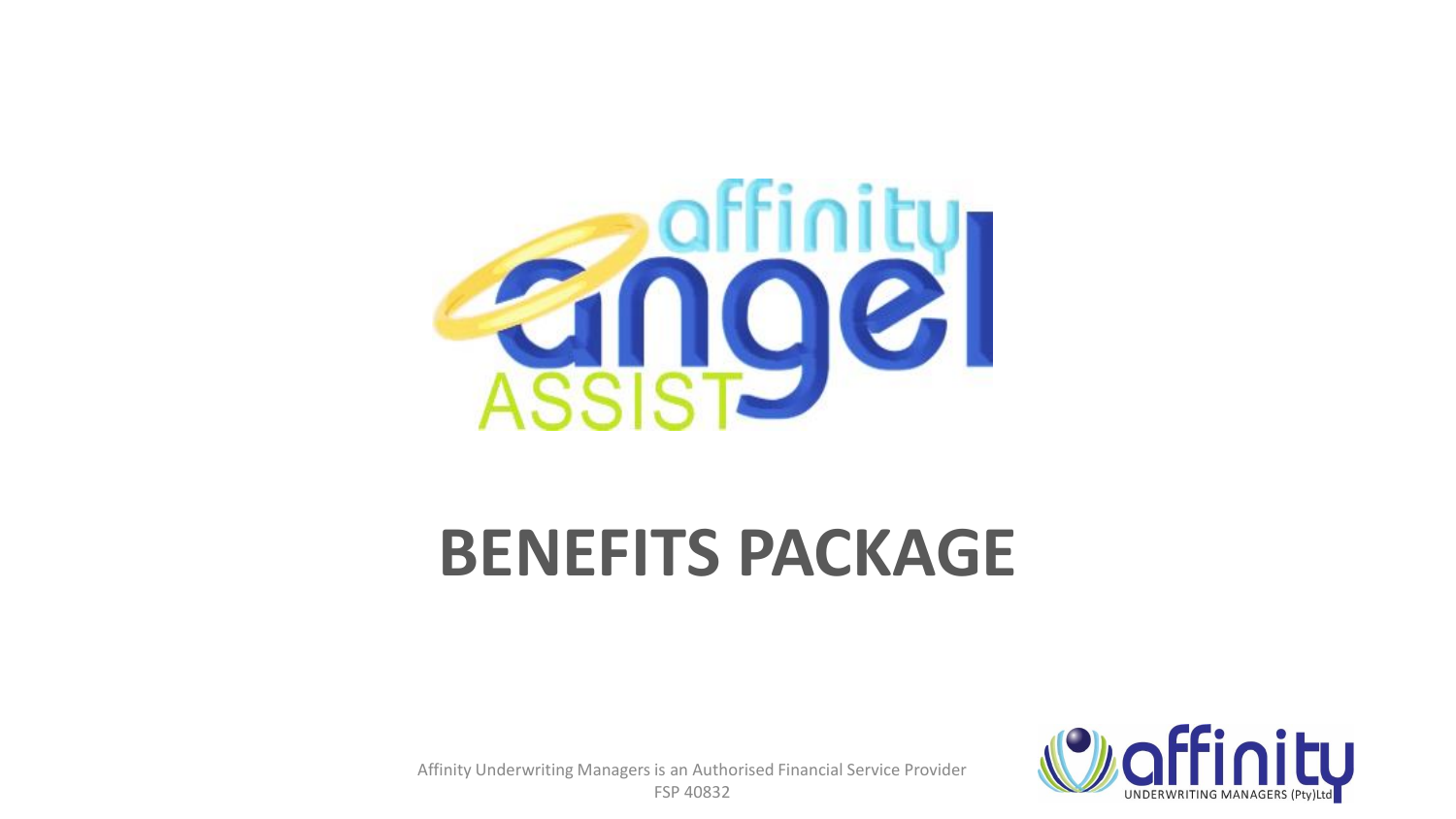## BENEFITS PROVIDED

## ✓Roadside Assist ✓Lawyer SOS ✓Home Assist

✓Towing Assist ✓Legal Assist

Angel Assist is provided by IBLS. To make use of any of the benefits, it is as simple as contacting the Angel Assist hotline: **0861 446 320**



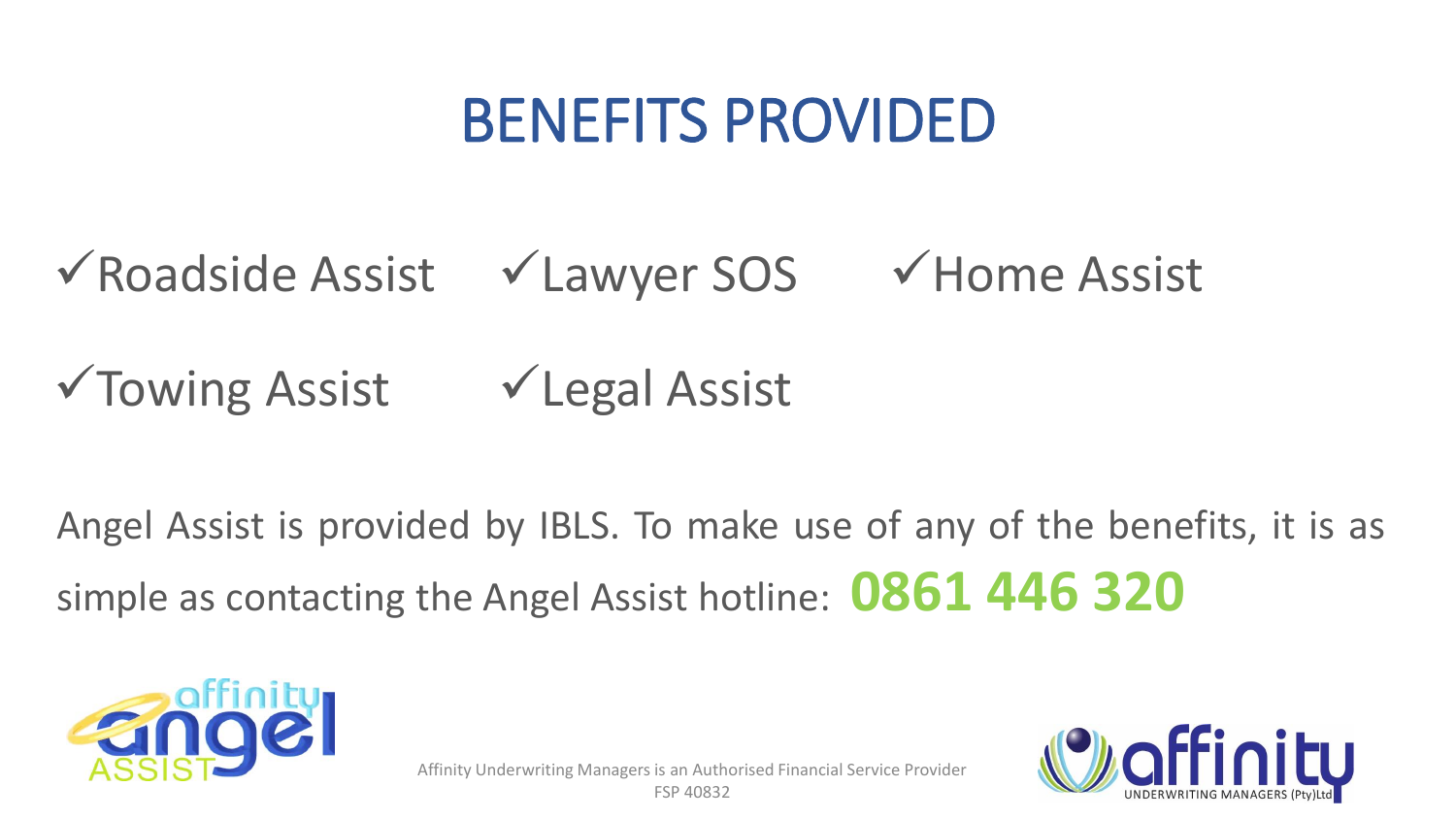**You have access to the following services in the event of a roadside emergency (limited up to R500 per incident):** 

- $\checkmark$  Flat battery jump start only (replacement of battery for your own account)
- $\checkmark$  Flat tyre (help with change of tyre)
- $\checkmark$  Keys locked in vehicle (unlocking only)
- $\checkmark$  Fuel assistance (limited to five litres per incident)



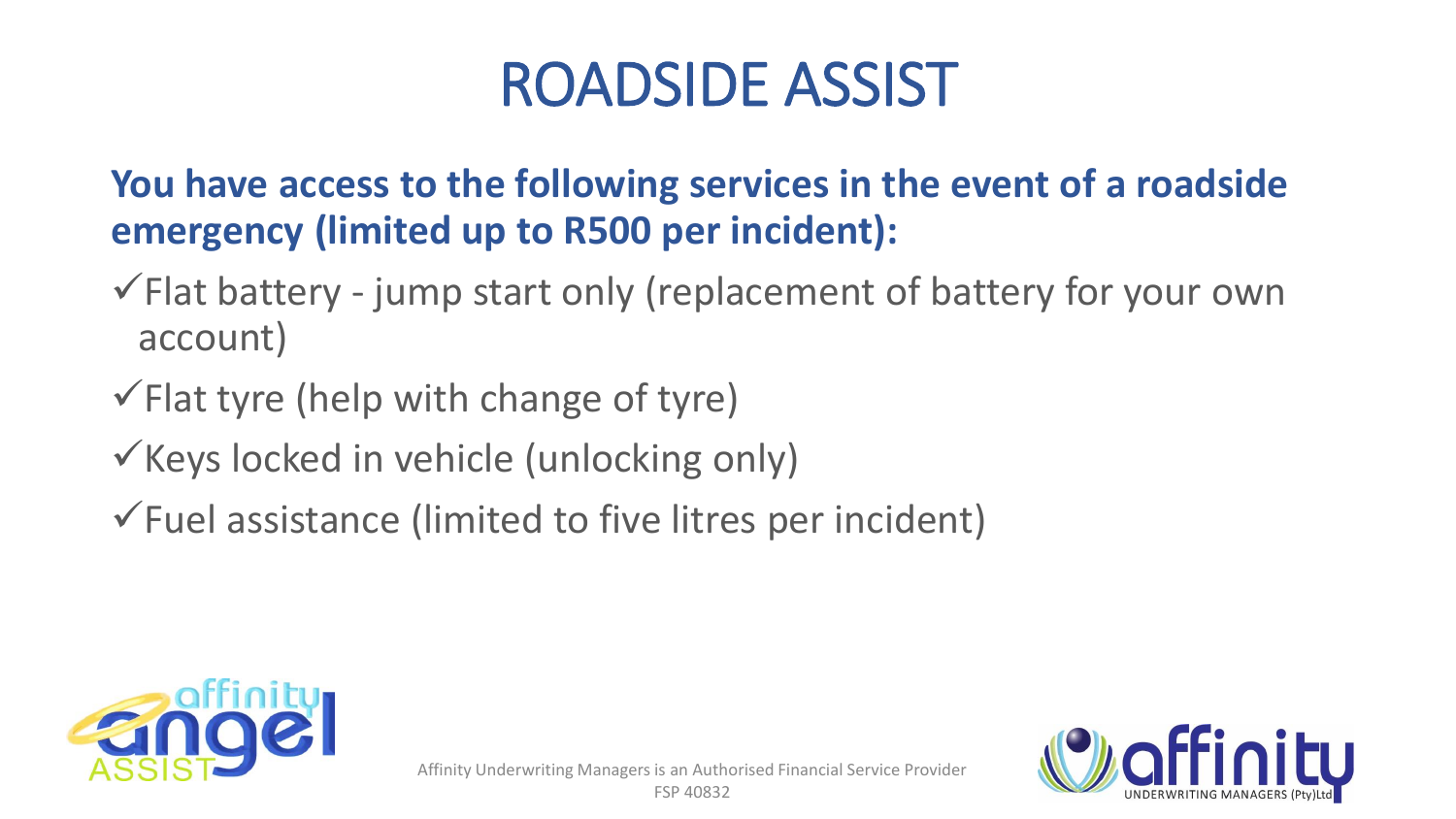**Tow-in service to the nearest approved dealership within 100km (if under warranty), repair centre or panel-beater in the event of:** 

✓Mechanical breakdown - covered up to R800

✓Electrical breakdown - covered up to R800



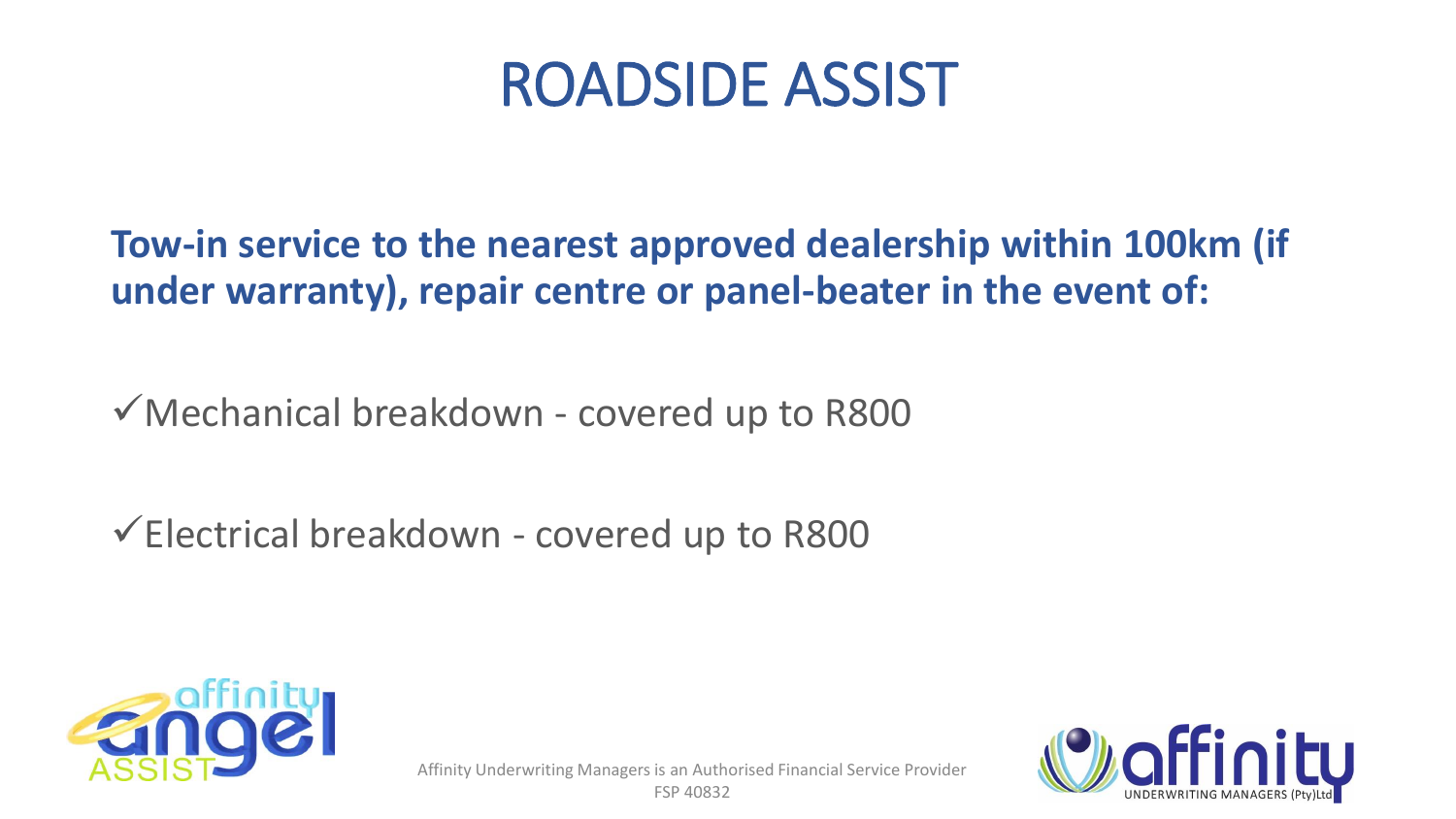#### **For breakdowns more than 100km from home (on condition that the towing is arranged via the assistance call centre) we will:**

• Pay up to R800 for overnight accommodation for you and four passengers

#### **or**

• Pay up to R800 for 24-hour, Group-B car rental (subject to availability and the driver being in possession of a valid credit card and driver's license)



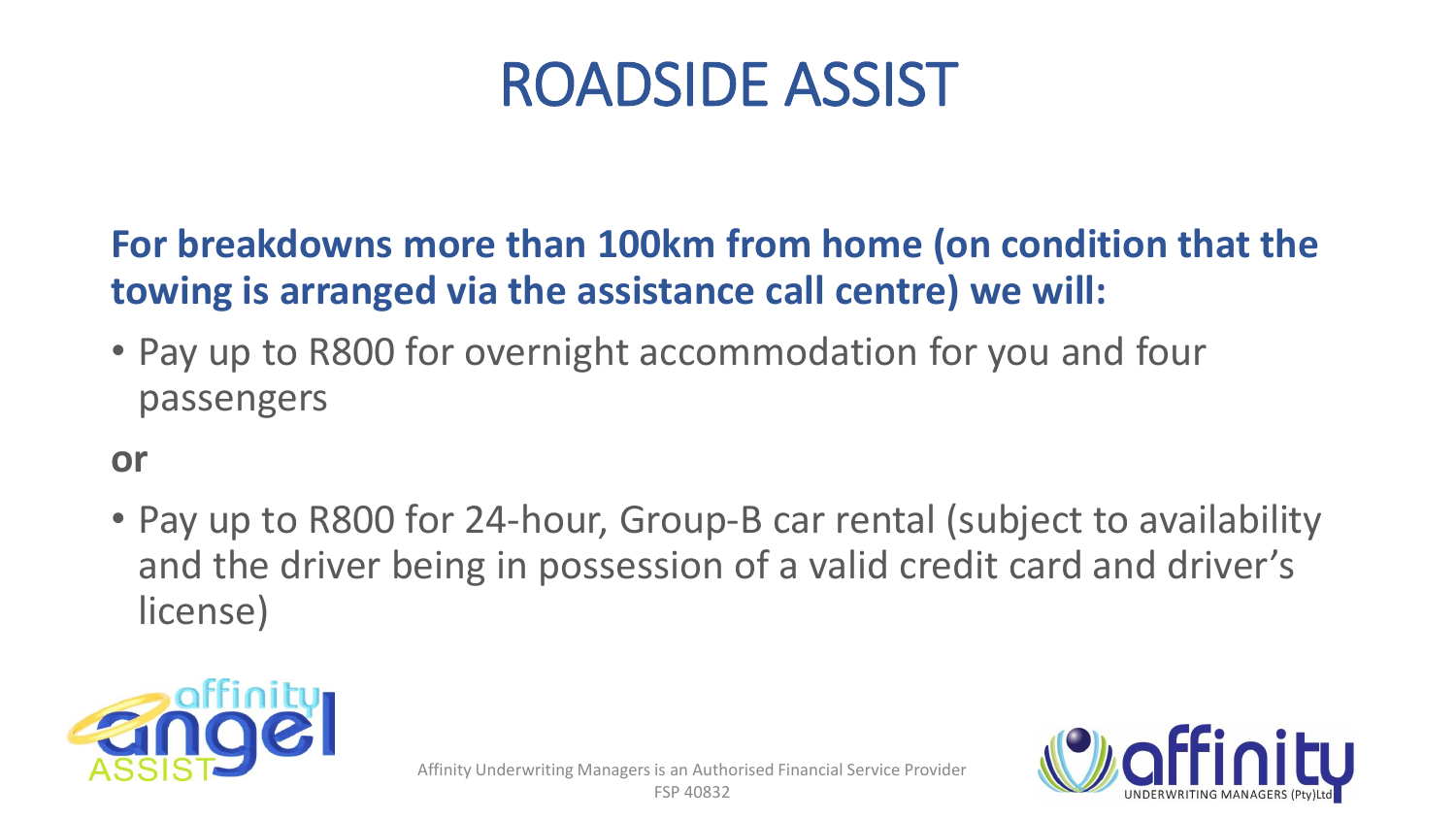**In the event of your vehicle being left for repairs after a breakdown or accident more than 100KM from home (on condition that the towing is arranged via the assistance call centre) we will:**

 $\checkmark$  Pay up to R800 for a flight ticket to collect the vehicle after repairs

 $\checkmark$  Alternatively should the vehicle have been towed to a dealership closer to your place of residence, we will supplement the additional tow costs with the costs of the car rental (on condition that the car rental or flight ticket options above were not utilised)



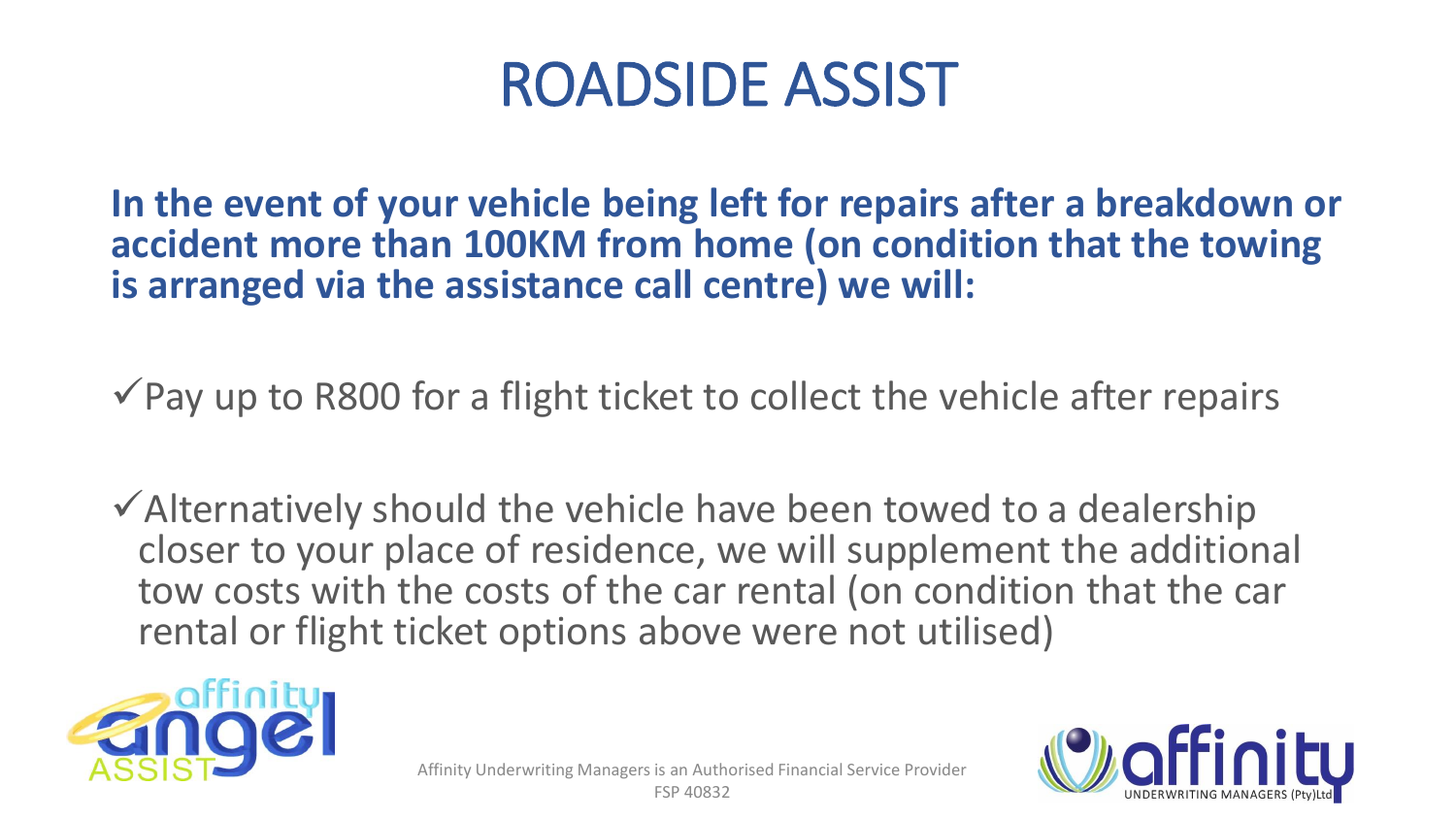### Personal Lines & Taxi Products

In the event of an accident we will tow your vehicle to the nearest approved panel beater up to a limit of R2 500 per event and R 5000 per annum.

## Commercial (MP/MMIII/HP)

The reasonable cost for protection and removal to the nearest repairer will be covered



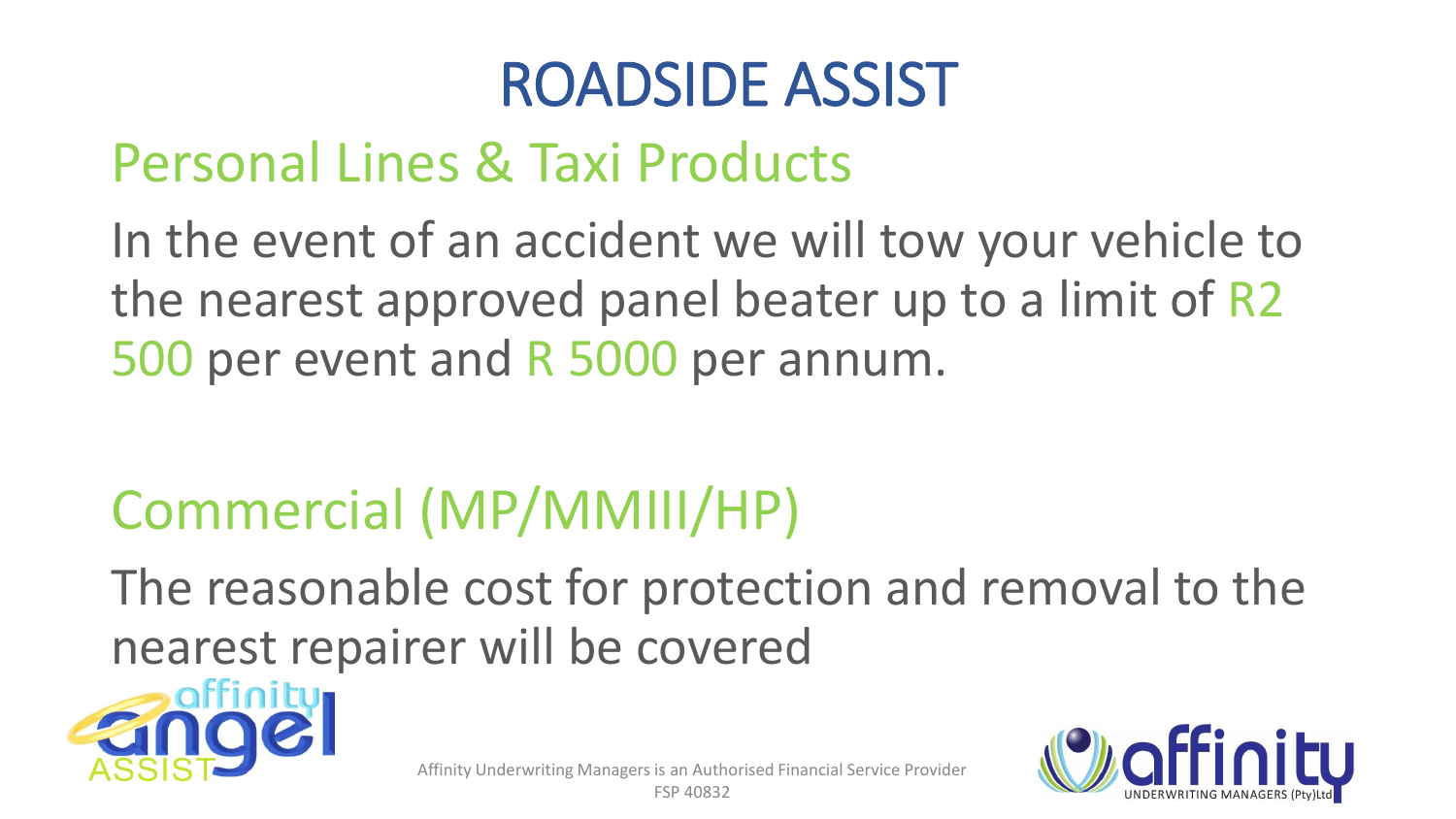## LAWYER SOS

#### **LAWYERSOS will provide the following legal service to the arrested person/s:**

- $\checkmark$  The call centre will dispatch an approved lawyer to the relevant police station to assist the subscriber and if possible to apply for bail (bail costs for your account).
- $\checkmark$ The lawyer will be at the police station within 3 hours after the arrest.
- $\checkmark$ The subscriber will have to pay the lawyer a capped fee of R2000 for this service.
- $\checkmark$ Thereafter you may appoint the lawyer in his/her personal capacity to assist further and/ or appoint another lawyer at your cost.



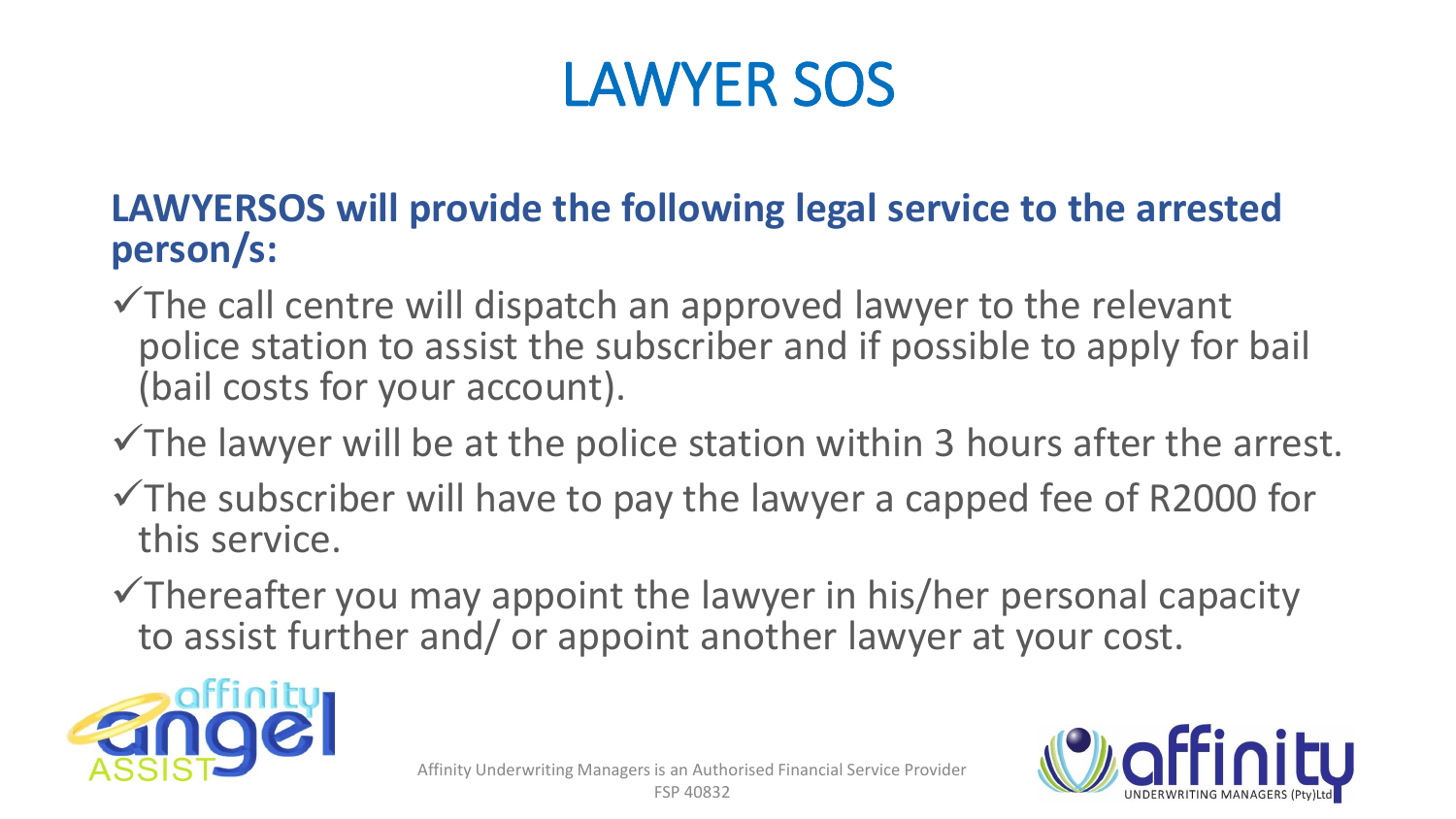### LEGAL ASSIST

#### **You have access to the following legal services:**

 $\sqrt{24}$ -hour telephonic legal advice and attorney-referral service

✓Providing of standard legal documentation

 $\checkmark$  A free 30-minute direct consultation with a lawyer